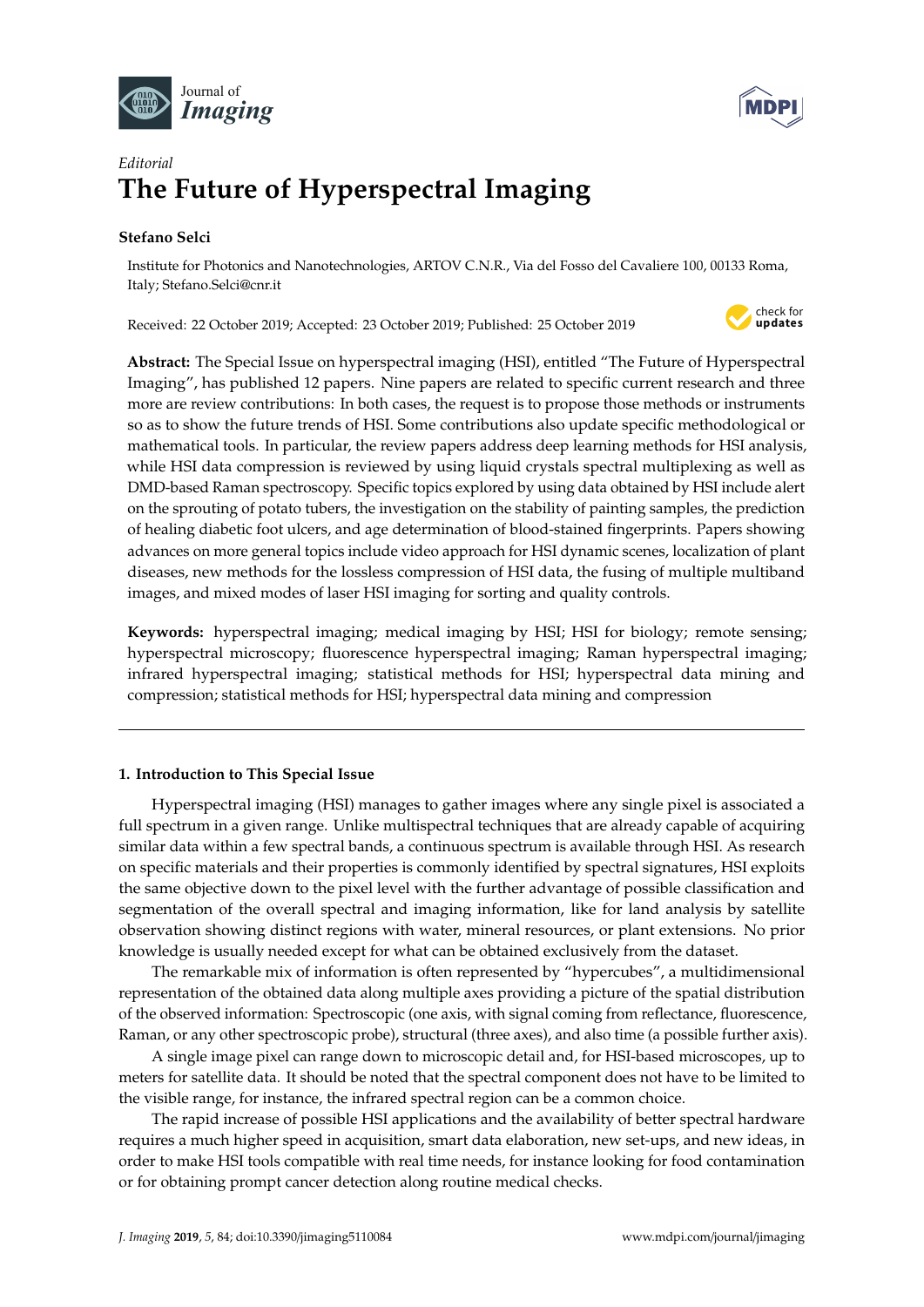Mathematical tools and algorithms are also needed for HSI data across many different applications, facilitating chemo-physical identification of materials on the basis of their unique spectral signature that is usually buried under a huge amount of data.

The aim of this Special Issue is to offer a view of current topics that are believed to become more significant in the future, hoping that the methods of acquisition and analysis shown in the articles can be used as template cases or for a better understanding of a large variety of problems.

#### **2. Contributions**

Hyperspectral imaging offers great opportunities, but it requires careful handling of information obtained in order to have a clear vision of the spectroscopic signatures that might become hidden within a huge amount of data. Moreover, different sources of signals can be obtained simultaneously to each other and a problem arises in how to meaningfully merge the different contributions.

Therefore, there are contributions related to fuse different spectral bands or deal with signals originating from diverse decay channels (e.g., luminescence and Raman).

Likewise, in order to reduce the effort, various compression strategies in the spectroscopic realm are well illustrated.

More theoretical smart tools are then introduced and reviewed that are sophisticated and at the same time versatile so as to better investigate the intricacies of HIS hypercube in searching for specific spectroscopic signatures.

Various specific applications are presented as well. Aside from their specific application areas, their practical realization requires a high skill level from the technical set-up to the data analysis, to make the presentation more widely interesting.

In particular, there are experimental and theoretical contributions for time series observations, compression, and specific signatures, which are a very firm step toward 4D representation and usage of HSI data.

In Radi et al. [\[1\]](#page-5-0), data spectral fusion is shown as coming from a Visible and Near Infrared VIS/NIR spectroscopic system and from a VIS/NIR hyperspectral imaging systems used respectively in interactance mode and in reflection mode with the aim of acquiring the spectral information of whole tubers for predicting the primordial leaf count of potatoes. In particular, the HSI unit uses an optical fiber to illuminate a large portion of the sampled potato with the imaging spectrograph directly attached to a CCD camera, acquiring spectral information along a line of the potato that is held by a scanner system, therefore in push broom modality.

Results inferred from this study, with the aid of partial least squares (IPLS), initiate the possibility of developing a portable or stationary electronic system aimed at obtaining a rapid and accurate prediction of the sprouting activity of stored potatoes. Future steps could be in testing more growing seasons for many cultivated varieties (cultivars), as well as improving the robustness and reproducibility of the prediction models. Furthermore, an increase in the productivity of the method could be achieved through improved data elaboration, for instance reducing the number of selected wavelengths, and other IPLS models, such as moving average IPLS, synergy IPLS, backward/forward IPLS, or else a genetic algorithm.

In Bonifazi et al. [\[2\]](#page-5-1), a HSI set-up is used to evaluate the stability against light and UV ageing of several painting materials, in particular powder pigments and commercial watercolors to be used in retouching. In order to obtain HSI data, a pushbroom commercial system acquires hyperspectral images in the short-wave infrared region, in the spectral wavelength interval between 1000 nm and 2500 nm. The pixel resolution by scanning the sample is between 30 micron and 300 micron, building the image one line at a time while the sample is scanned on a moving sample tray in front of the camera. The paper shows the possibility of evaluating minute spectral variations due to ageing times well before the eyes can detect changes: The classification techniques based on principal component analysis (PCA) and k-nearest neighbor (KNN) of hyperspectral data are effectively capable of monitoring the changes occurring in the painting layers. Therefore, HSI coupled with a chemometric approach allows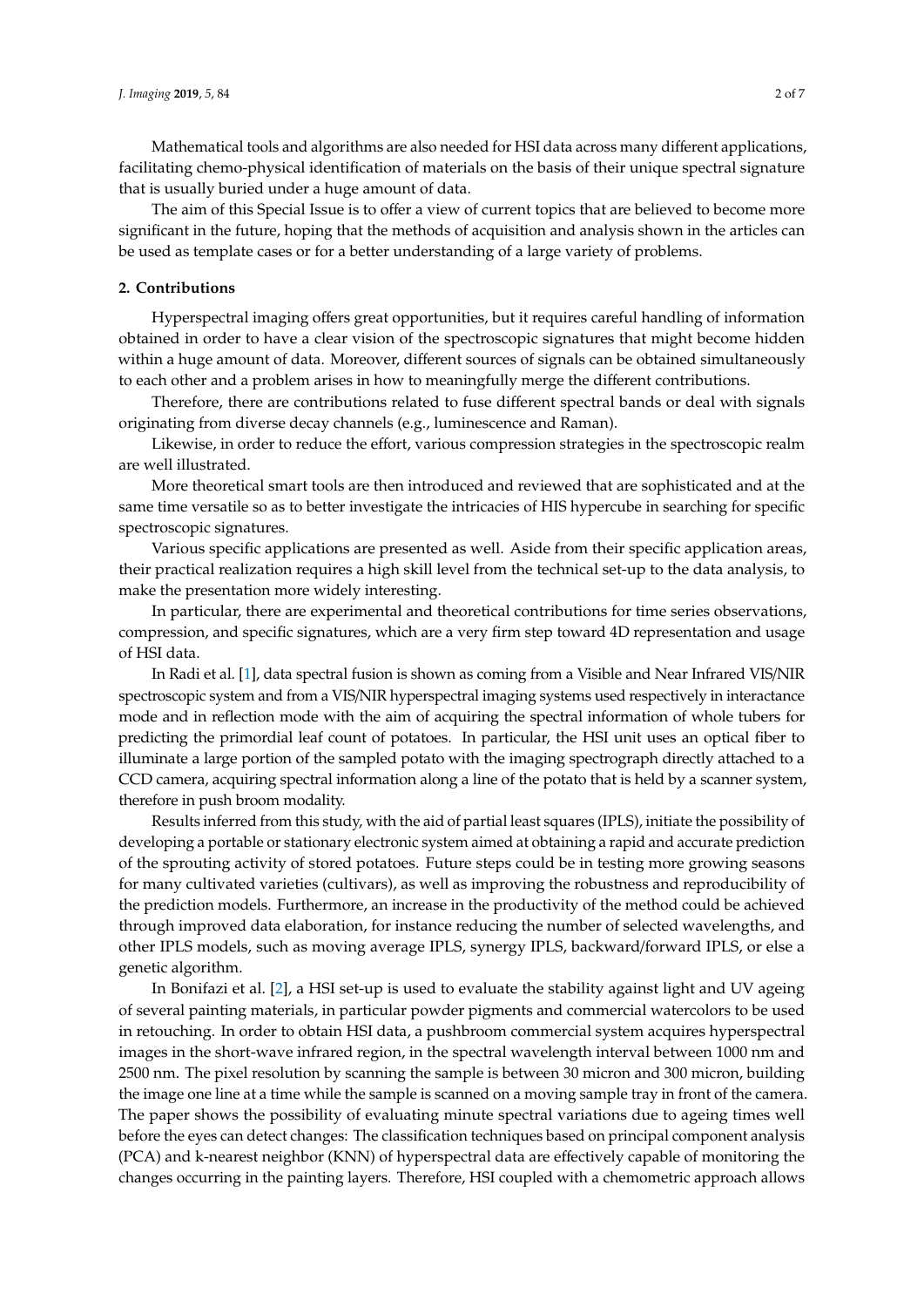one to monitor ageing modifications of paint layers, showing the possibility of detecting damages before its irreversibility, a result of great relevance in the field of cultural heritage and particularly useful in monitoring artworks and restoration interventions over time at a lower cost compared to similar methods. Future research lines are suggested, for instance in studying other restoration materials, like synthetic resins, or the classification and forecast of material behavior involved in cultural heritage artifacts.

In Bachmann et al. [\[3\]](#page-6-0), hyperspectral image sequences are considered for the detection and tracking of vehicles realizing low-rate video hyperspectral imaging systems. The vehicles are assumed to be driving through the parking lot and passing behind various occlusions within the scene, such as trees in the background and parked cars, at a specified maximum speed. The set-up includes an integration of a high rate data acquisition hyperspectral line scanner with a high-speed maritime pan-tilt unit that contains position and pointing information. Then, the realization of digital elevation models (DEM) is devised: HSI time series imagery after integration onto a telescopic pole system from multiple vantage points, stereo hyperspectral views, and the definition of bi-directional reflectance distribution function can all be derived. Two examples of the low-rate hyperspectral video approach are shown, that is the imaging of the dynamics of the surf zone in a coastal setting and moving vehicle imaging in the presence of many occlusions. For future, the authors propose further improvements in hyperspectral image acquisition rates by reducing the size of the across-track spatial dimension or the adoption of already commercially available sensors with on-chip spectral binning.

Yang et al. [\[4\]](#page-6-1), explore the medical implications of predicting the healing of diabetic foot ulcers by a HSI instrument. Such a tool is presented as highly helpful because foot ulcers are indeed a major complication of diabetes. Previously, the biomedical application of HSI has been able to anticipate wound healing based on SpO<sub>2</sub> values due to the different absorption spectra of oxy- and deoxyhemoglobin. Here, PCA is addressed as an alternative approach to improving the prediction of wound healing. A comparison is also made with the performance of  $SpO<sub>2</sub>$  mapping. It is found that the PCA second principal component elaborated on hyperspectral images appears superior to analysis in comparison to SpO<sub>2</sub> values in predicting the healing of wounds, taken at a baseline of 12 weeks. A HSI camera operating in pushbroom mode, for which the images are taken one line at a time from the scene, is part of the set-up that include a CCD camera coupled to an imaging spectrograph. Each 3D data cube taken in this study, after a sweep from heel to toe, is reduced to simpler regions of interest of 50 pixels  $\times$  50 pixels, for which the authors found enough information to characterize the wound and surrounding tissue for all obtained images. The PC analysis is deeply discussed, pointing to PC2 discrimination in the oxy- and deoxyhemoglobin spectra with superior performance to  $SpO<sub>2</sub>$  measurement strategies.

Behmann et al. [\[5\]](#page-6-2), address the problem of characterization of plant disease. A method is presented to spatially reference the time series of a close range of hyperspectral images, overcoming the inability of previous studies of symptoms over time to detect early stages of a disease when they are still invisible. Automatically tracked hyperspectral information could be a promising approach to overcome this limitation.

Results have been shown for the first symptoms and their development in the presence of septoria tritici blotch (STB) and brown rust as well, by using a VISNIR camera. The tracking of symptoms in real space is obtained measuring reflectivity from plants between 400 nm and 1000 nm in pushbroom mode, and, then, making a space reference on multiple hyperspectral image cubes along the time series direction. Those spatially referenced images form therefore a new 4D data type with two spatial axis, one spectral axis, and a fourth temporal axis  $(x, y, \lambda, t)$ . Within this new data type, disease symptoms can easily be traced back in time, even to the point when no symptom is visible to the human eye. The point correspondence problem is solved through referencing by including the RANSAC algorithms and multiple 2D geometric transformations in combination with a well-defined set of control points.

The possibility to annotate invisible symptoms by tracing visible symptoms back in time to the invisible phase of pathogenesis shows that automated referencing of hyperspectral images is possible. The training of machine learning models will also allow higher sensitivity even at the very early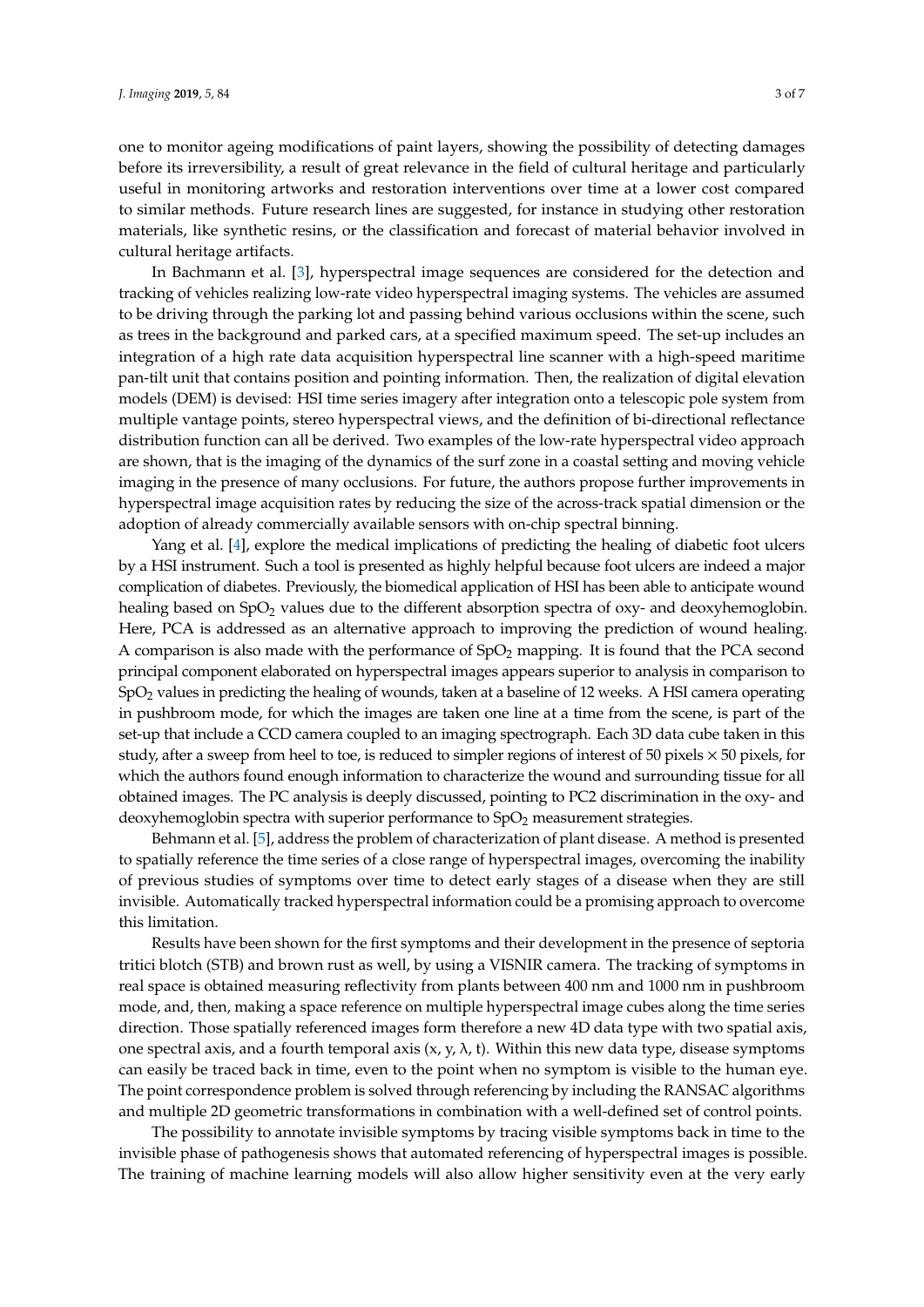symptom stages. The claim is that this is a really new approach in hyperspectral series imaging, moving the focus from mature symptoms and their appearing in the visible bands to very early and invisible stages of plant diseases.

Shen et al. [\[6\]](#page-6-3), have proposed a new predictive lossless compression algorithm for multiple time series of time-lapse hyperspectral image data using a low-complexity sign algorithm with an expanded prediction context. It is noted that HSI technology has been used for various remote sensing applications due to its excellent capability of monitoring regions-of-interest over a period of time. Simulation results have demonstrated the outstanding capability of this algorithm to compress a temporal series of HSI data through spectral and temporal decorrelation. The actual compression results are congruent with the information theoretic analysis and estimation based on conditional entropy. The paper is about an information theoretical analysis to estimate the potential compression performance gain with varying configurations of context vectors. In fact, it shows how compression performance varies as a function of the initial set of spectral bands for prediction by exploiting the spectral and temporal correlations in the datasets. As examples of future work, the authors propose a full integration of the proposed algorithm and the analytic framework to achieve real-time compression on streaming hyperspectral images, including an adaptive selection of bands to build up an optimal context vector data. By extending a lossless compression of regions-of-interest in hyperspectral images, it is also possible to gain a much higher compression than compressing the entire hyperspectral image dataset.

In Cadd et al. [\[7\]](#page-6-4), a novel application of visible wavelength reflectance HSI is shown for both detection and age determination of blood-stained fingerprints on white ceramic tiles based on the signature of hemoglobin in the visible absorption spectrum between 400 and 680 nm and for the presence of a Soret peak at 415 nm. Blood-stained fingerprints were aged for over 30 days and analyzed using HSI. Data produced results organized on a 24 h scale and a 30-day scale. A clear age estimation of deposited blood-stained fingerprints has been shown to be therefore possible, while a similar visual examination was not possible using a standard digital photographic camera. The HSI system used in this study had the same setup as a previous one shown by the same authors consisting in a liquid crystal tunable filter (LCTF), coupled to a digital camera, and a scene illumination with two LED light sources, for VIS and UV. Control of the LCTF and the entire process by means of a custom software takes approximately 30 s to acquire and process each image, demonstrating that HSI could be used for the detection and identification of both blood stains and blood-stained fingerprints together with determining their age. More rugged and portable instruments for use at crime scenes could be realized in the future, which would be particularly beneficial for criminal investigations.

In Arablouei [\[8\]](#page-6-5), a new algorithm is proposed capable of simultaneously fusing multiple multiband HSI images. The used method relies on a forward observation model together with a linear mixture model. The low rank images produced will have a sparse representation in the spectral domain, while preserving the edges and discontinuities in the spatial domain in agreement with the fact that HSI image data are generally known to have a low-rank structure. It is noted, in fact, that, due to correlations among the spectral bands and the fact that the spectrum of each pixel can often be represented as a linear combination of relatively few spectral signatures, the images reside in a subspace that usually has a much smaller dimension than the number of the spectral bands. As a result, it is possible to decompose linearly a hyperspectral image into its constituent endmembers, spectral signatures of the material present at the scene, down to fractional abundances of the endmembers for each pixel. This linear decomposition is what the authors define as spectral unmixing and the corresponding data model the linear mixture model. A comparison with the state-of-the-art fusion methods is made in this paper, demonstrating the advantages of the proposed algorithm. In particular, they show results from experiments with five real hyperspectral images that were done following the Wald's protocol, a general paradigm for quality assessment of fused images regarding their consistency and synthesis properties.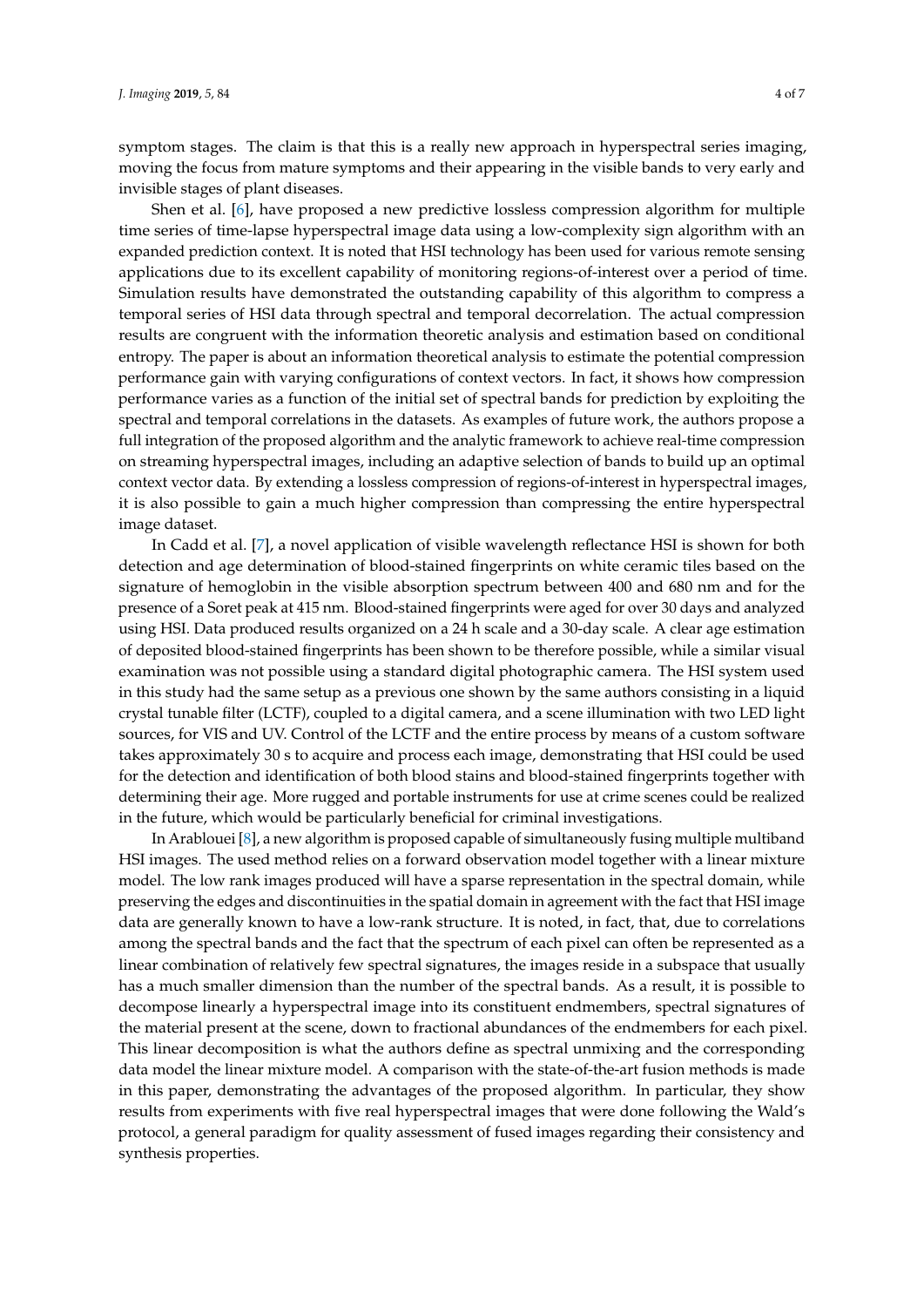In Gruber et al. [\[9\]](#page-6-6), a fast line-scanning hyperspectral imaging system is described. The experiments carried out, shown by four different applications, demonstrate that a Laser-excited HSI system makes possible the acquisition of Raman and fluorescence spectra on relatively large sample areas, with fast and high spatial resolution scans. As it is clear and well known, it is not easy to detect the weaker Raman signals compared to the higher fluorescence background as the two are competitive and simultaneous. However, the observation is made that HSI only requires the highest possible spectral variance data to work well for evaluation or classification purposes, so the exact knowledge of the origin or a localized distinction of the signals is of secondary importance. The set-up presented opens up interesting application possibilities in many areas. In fact, the modular design of the system makes it possible to adapt the measuring range and spatial resolution to many different application areas, from quality control in the food industry to surface inspection and recycling. The Laser-HSI system, as it is called in the paper, operates as a pushbroom imager with the hypercube generated line by line while the sample is scanned using a linear motion unit over tens of centimeters to millimeter ranges, with a ad-hoc alignment of the dichroic mirror to achieve a balanced Raman and fluorescence intensities. Classification of the measurements using machine learning algorithms was also demonstrated, after a careful spectral calibration against reference substances. Results support the idea that Laser-HSI can be used for various applications in the field of process and food monitoring or sorting tasks just where conventional HSI systems fail.

The merge of HSI and deep learning (DL) technologies is the subject of a review made by Signoroni et al. [\[10\]](#page-6-7). HSI data constitutes an undeniable advantage for any research that benefits from computer-assisted spectroscopic analysis. In fact, HSI images have plenty of information coded that can be thought as a high-dimensional vector in a space and spectral dimension with much more information than any RGB or multispectral data. Each pixel can keep measurements in relatively wide spectral intervals, from VIS to NIR, resolved in hundreds of contiguous narrow band spectral channels down to a few nm of spectral resolution. However, as any industrial or scientific technology, HSI requires cost-benefit evaluations and any method to unlock its deployment potentialities is important and needs careful consideration. As explained by the authors, the advantages introduced by DL solutions in the HSI arena are in the automatic and hierarchical learning process of data itself. A model with increasingly higher semantic layers can then be built, until the searched analysis, e.g., classification, regression, segmentation, detection, or other indexes, has a useful representation. Some caution is however needed to exploit the gain potentially detained by DL when it is applied to hyperspectral data, as pointed out in this review. In particular, there is a need for a reasonably large dataset in HSI data (e.g., hundreds of thousands of examples) that has to be congruent with the large amount of parameters of DL models (typically in the tens of millions), to avoid overfitting, while an HSI dataset composed of hundreds of examples can be considered too small. In conclusion, the deployment of HSI technologies by means of DL solutions can be a possible driver enabling HSI for a wider spectrum of small-scale applications in industry, biology and medicine, cultural heritage, and other professional fields.

A review by Oiknine et al. [\[11\]](#page-6-8), shows the advances of a specific HSI system, the compressive sensing miniature ultra-spectral imaging (CS-MUSI) camera. This article provides an evaluation of the CS-MUSI camera, its evolution, and its different applications. The CS-MUSI camera has been designed for using a liquid crystal (LC) phase retarder in order to modulate the spectral domain, realizing therefore a spectral compression. The outstanding advantage of the CS-MUSI camera is that at least one order of magnitude of fewer measurements are needed for the entire HSI image results in comparison with conventional HSI images, as a consequence that the scene's spectral properties are often redundant in nature. This paper shows the reconstruction of HSI images for both cases when the camera and scene are stationary as well as for when the camera is moving in the along-track direction, demonstrating the ability to use the CS-MUSI camera for 4D spectral-volumetric imaging. Experiments in these scenarios and applications have provided a spectral uncertainty of less than one nanometer. Alternatively, this method can also be realized with other spectral modulators. Other compressive methods, like Fabry-Perot resonator (mFPR), which has a much faster response time than LC cells, and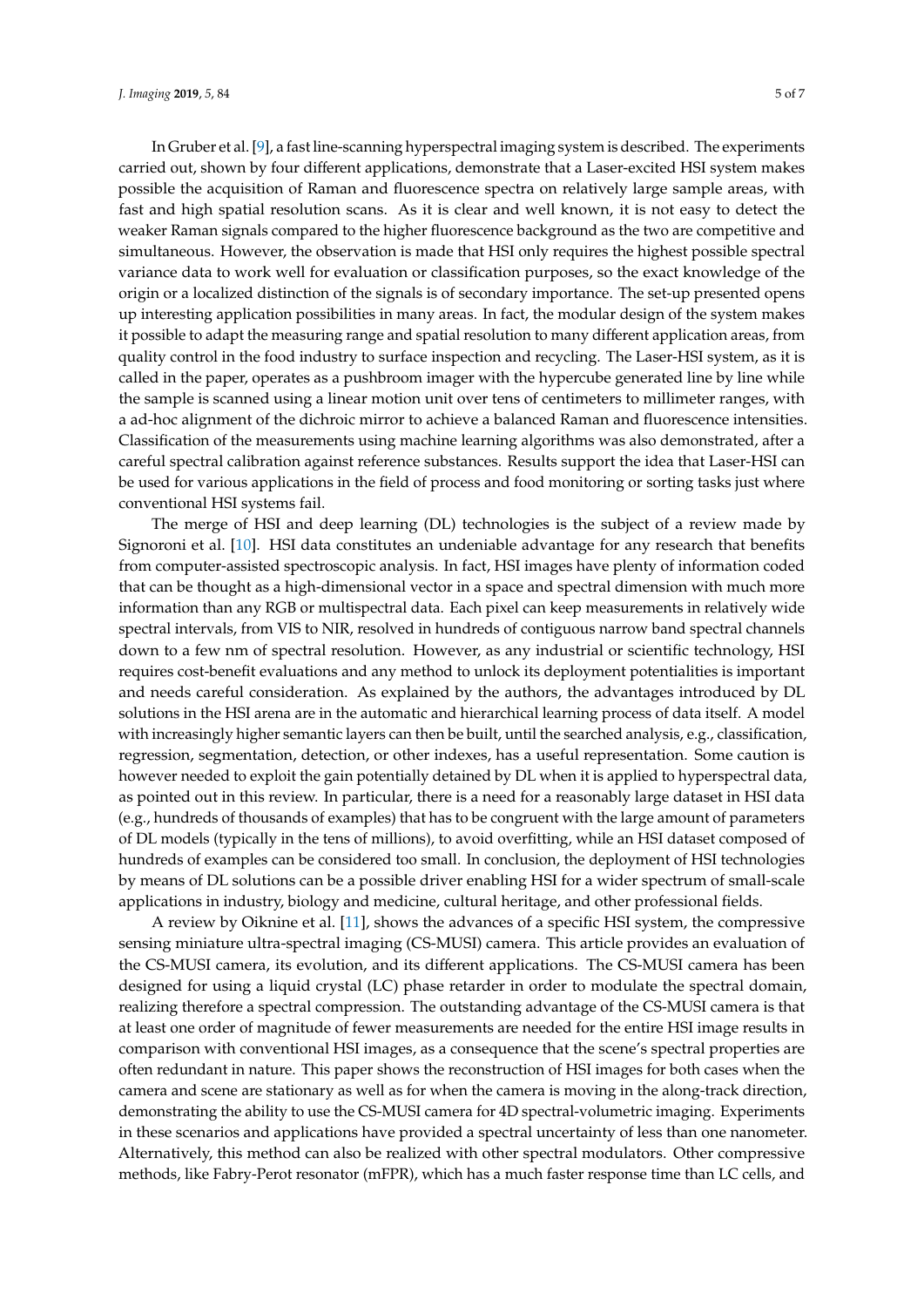snapshot HS camera, by using parallel spectral multiplexing and including an array of mFPRs and a lens array, are presented in the extensive references of the same authors, thus completing the topic.

Finally, compressing Raman HSI data is reviewed in Cebeci et al. [\[12\]](#page-6-9). As noted by the authors, a fast Raman analysis for real-time monitoring and hyperspectral imaging has a key bottleneck in the time required to acquire and post-process HSI data. Multichannel detectors (CCD) are commonly used for this task, although they are generally more expensive and less sensitive than single channel detectors. The CCDs also require cooling because of the usual need for long integration times and low dark counts. Consequently, a CCD-based Raman spectrometer cannot operate fast enough to be applicable to dynamic system measurements. Using ordinary Raman HSI spectroscopy, where thousands to millions of different spatial points are measured, would imply the collection of a one-megapixel image over 12 days using 1 s of acquisition rate per spectrum, clearly an impossible task. Instead, a compressive spectrometer with spatial light modulator (SLM) technology offers higher sensitivity and speed, together with a lower-cost alternative to CCDs because of the single detector adoption. Most notably, the compressive detection allows chemical imaging information in the very low signal limit, which is simply impossible to achieve by a conventional CCD-based Raman spectroscope. The chosen key technology is an optimized binary compressive detection strategy (OBCD) adopting a reflective light modulator DMD (by Texas Instruments), widely used in standard computer projection systems. A DMD is a semiconductor-based "light switch" array of hundreds of thousands of individually switchable mirror pixels, which have switch speed, contrast ratio, and broad spectral capability outperforming analog-based SLMs. The light switching speeds in the order of kHz at which each mirror can modulate between "on" and "off" states enable CD measurements at kHz frequencies. Compressive digital (CD) Raman systems can reproduce the functionality of conventional array-based Raman spectroscopy to collect full spectral information by raster-scanning each array column. The full speed advantage of CD Raman is fully discussed in relation to the compressive detection modes, with filter functions, and a low signal regime or high-speed conditions, all conditions for which a CCD cannot work, while a single channel detector, such as a photomultiplier, instead increases dramatically data SNR.

#### **3. Conclusions**

Hopefully it is clear, from the lecture of the various contributions, that all authors have realized a very serious effort in devising the perspective of their work in a broader realm than the proper single activity.

Various compression and fusion methods, coupled with time series HSI acquisitions, embedded in several real-world examples and theoretical tools, make this Special Issue "The Future of Hyperspectral Imaging" a very interesting instrument to better understand the possible future of this versatile technique.

**Funding:** This research received no external funding.

**Acknowledgments:** The Guest Editor would like to acknowledge the time and contributions of the authors (both successful and unsuccessful) who prepared papers for this Special Issue. Special thanks go to all the reviewers who provided constructive reviews of the papers in a timely manner; your analysis and feedback has ensured the quality of the papers selected. It is also necessary to acknowledge the assistance given by the MDPI editorial team, in particular Managing Editors Alicia Wang and Veronica Wang, who made my task as Guest Editor much easier.

**Conflicts of Interest:** The author declares no conflict of interest.

#### **References**

- <span id="page-5-0"></span>1. Rady, A.; Guyer, D.; Kirk, W.; Donis-González, I.R. Prediction of the Leaf Primordia of Potato Tubers Using Sensor Fusion and Wavelength Selection. *J. Imaging* **2019**, *5*, 10. [\[CrossRef\]](http://dx.doi.org/10.3390/jimaging5010010)
- <span id="page-5-1"></span>2. Bonifazi, G.; Capobianco, G.; Pelosi, C.; Serranti, S. Hyperspectral Imaging as Powerful Technique for Investigating the Stability of Painting Samples. *J. Imaging* **2019**, *5*, 8. [\[CrossRef\]](http://dx.doi.org/10.3390/jimaging5010008)